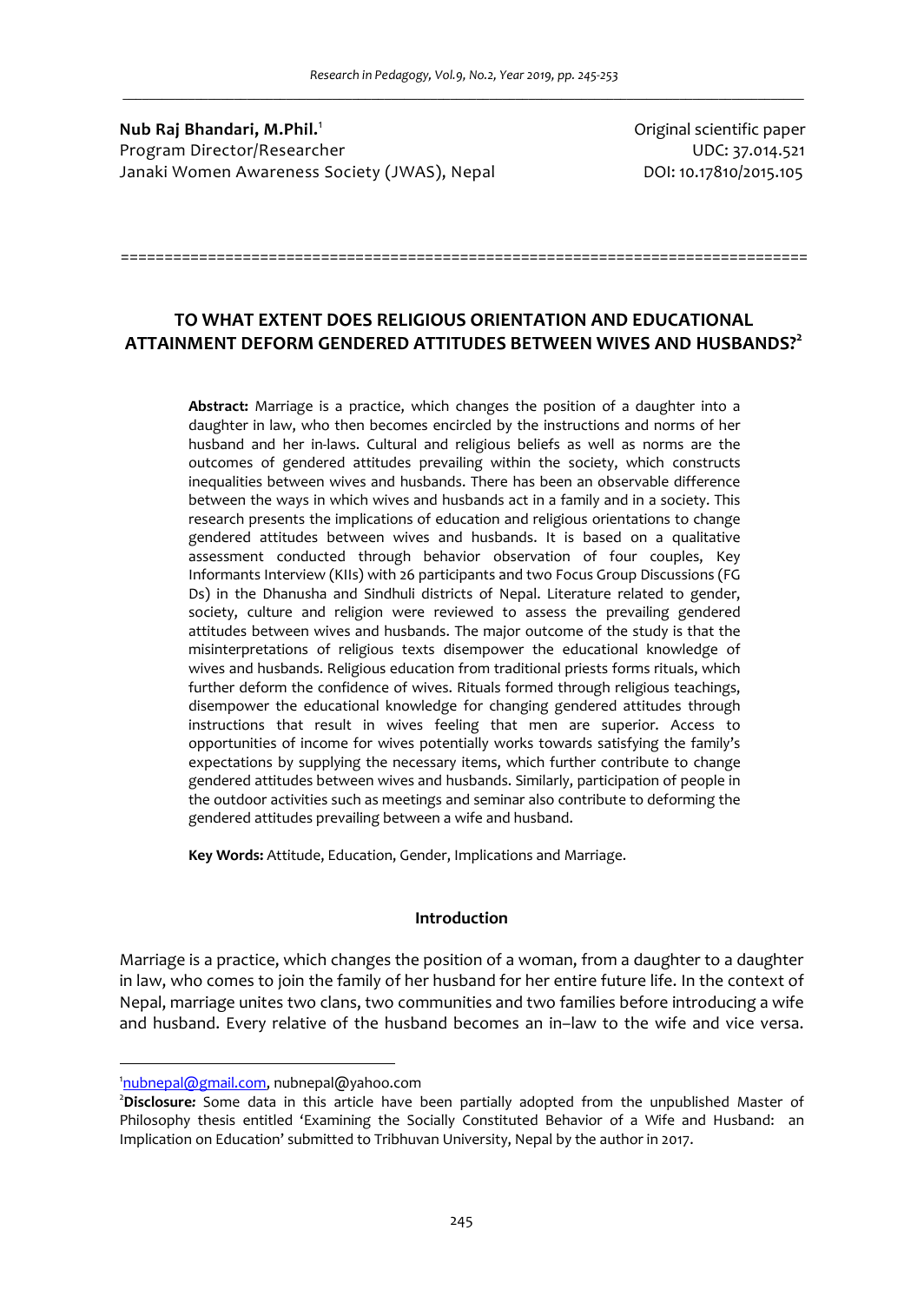Ideally, marriage establishes a conjugal life between a wife and husband. However, against this idealistic belief, the wife is encircled by the cultural and religious beliefs and norms, which underpin gender roles in a society. There are differences in the ways a husband and wife act within their family and within society. This thought is different from the egalitarian society, which values equality and where ranking and stratification among adults are absent or muted (Bohem, 1993). However, in gendered society, the family reinforces sociocultural norms over daughter in law, which perpetuates ideologies surrounding gender roles. Gender refers to the social characteristics, which are learned or acquired during socialization, as a member of a community (Christodoulou, 2005, p. 1). It is relational and refers not simply to women or men, but to the relationship between them (Christodoulou, 2005, P.26). The gendered attitude is prevailing in every community, regardless of caste, geography and educational attainment. This research is presenting the implications of education and religious orientation for changing the gendered attitude between a wife and husband. The overarching question of this study is, what are the implications of education and religious orientation to deform the gendered attitude prevailing between a wife and husband?

## **Literature survey**

The literature from a variety of sources compiled together including: gender, society, culture, secondary research reports and media sources. They are discussed in relation to the themes and contents of the present study.

# **Religious position of women**

The religious position of women in Nepal, which is mainly influenced by Hinduism, has different interpretations. Some interpretations regard them as goddesses and some do not acknowledge their existence. Manu Smriti (line 9.3), a famous Hindu religious book, states that women are never fit for independence; which is enforced through the statements such as, a father protects her in childhood, a husband protects her in youth and her son protects her in old age (Saxena, 2015). This interpretation has assumed women as the weaker sexes who are not fit for independence and should be protected by a male member. But the same book (Manu Smriti, line 3.56) also states, wherever women are given proper respect, even the deities like to reside, and where they are not respected, all actions could be futile (Saxena, 2015). Now the question is, who should protect and respect whom? If a wife is not respected, she may not protect her husband, or the result can be fruitless. Another interpretation of protecting women, according to Bhandari (2010), is the care for her womb and the purity of the genes.

The greatest scripture of Hindu religion is Rig Veda. Line 10.7.2 of Rig Veda mentions the name of 40 goddesses, including Saraswati, goddess of wisdom and Aditi, who is depicted as birthless (Luitel, 2008). In Nepal, a girl before marriage is regarded as goddess; so, this interpretation regards girl as a wise and birthless. According to the history book of Hindu religion, when the devil won the battle against god, god requested help from a powerful goddess (Dutt, 1996). In the following battle, the goddess killed the devil. This interpretation has regarded women as a form of energy and assumes them to be powerful deity, who can protect the life of men. Therefore, this interpretation contradicts the interpretation of Manu Smriti (9.3).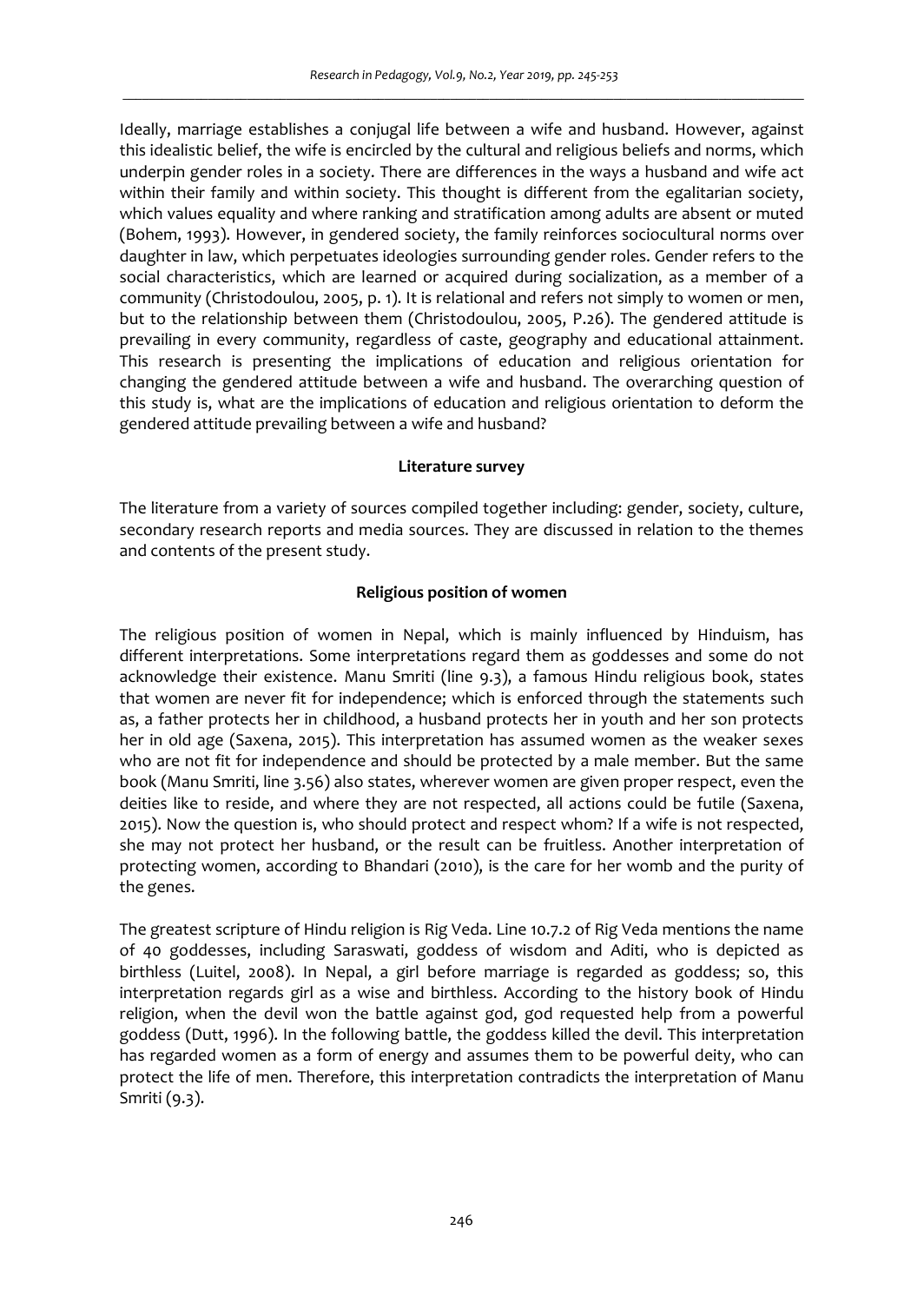## **Social position of women**

The social situation of Nepali women is complex, and cannot be explained with a single paradigm (Luitel, 2010). Women have a dual status in society (Bennet, 2005), as their status changes from a daughter to a daughter in law. The same girl is worshipped as a goddess before marriage. Marriage itself is regarded as the holy ceremony for establishing a conjugal life between wife and husband because in marriage ceremony they are regarded as god and goddess (Subedi, 2015). But the same sacred ceremony changes a girl into a wife, where man takes control over her body and life (Morgan & Niraula, 1995). However, according to the study conducted by ADB (1999), the situation of married women is better than those who are divorced, abandoned or widowed.

A daughter becomes daughter in law after marrying with her husband or in other words, after becoming a wife. Now she has to play a double role in the same house: one as a wife and another as a daughter in law. In both of her roles, she is never praised, but is always criticized for not behaving according to the expectations of society and instructions of in-laws. After marriage, a daughter's relationship changes with her parents as she is no longer considered their daughter. Instead, they see her only as the wife of their son in law. At all stages' women perform their roles associated with a particular relation to each individual. Thus, a woman will perform multiple roles according to her relationship with the particular individual she is interacting with (Luitel, 2010). There might be individual differences but in general it is learnt or is taught by the system through the process of socialization under the social norms and instructions.

#### **Education as a force for attitudinal change**

Ideally, education empowers people; if people are educated, their living standard also improves (Karna, 2008). When a newly married woman arrives at the house of her husband, her in-laws keep eyes over her performances. They all examine how she behaves with other family members while performing her roles. In the name of social norms, the family enforces instructions over their daughter in law, which disempowers her to perform daily duties. Her academic knowledge is reformed by instructions as she is required to act as instructed. Even the educational attainment of her husband seems ineffective in changing family attitudes towards gender roles. Then she starts to internalize the gendered attitudes within herself. Luitel (2010) states, 'she [the daughter in law] begins and ends her life blaming her fate in being a woman as her predecessors did.' The internalization of gendered attitudes is not uncommon among married women who then carry out the same attitude and behaviors towards other, younger women. She then becomes an oppressor in her turn, in this way the cycle is completed and rotated which makes up the system of a gendered and patriarchal society (ibid).

Gender inequalities between a wife and husband have been established as a cultural factor, which disempowers the educational knowledge of both men and women. In this regard, gender inequalities between wives and husbands persist within the educated family as well. Education can hardly change the persisting gendered attitudes and the thinking of the individual, as educational attainment seems ineffective to change family attitude towards gender roles. Because of this, educated women are also facing the same problem of oppression (Bista, l991). Joshi (2017) says, for attitudinal change two forces are equally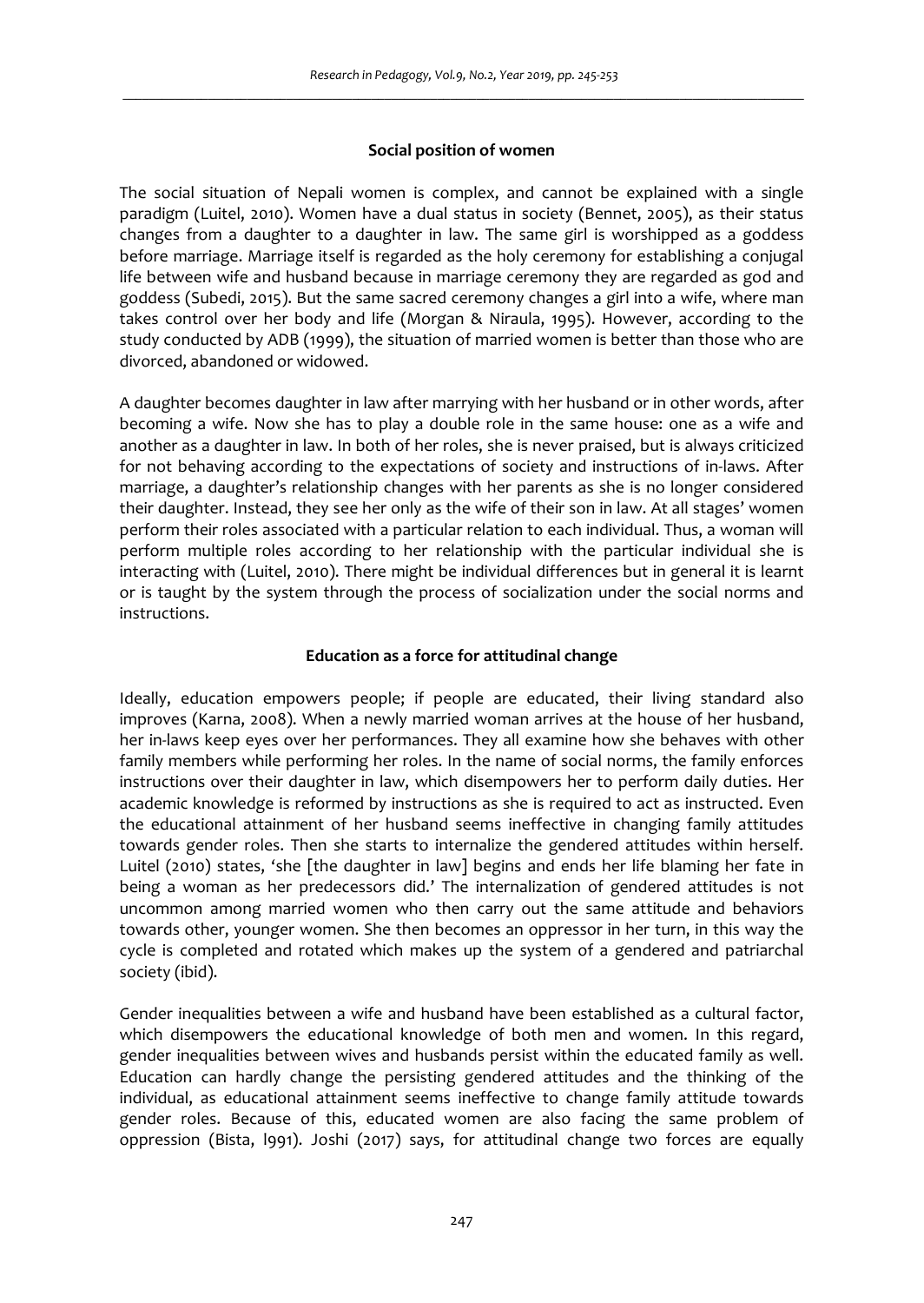important: the push force to support the socially considered weaker section of the people [women] and the pull force to encourage them [women] for change. Opportunities and educational attainment are not sufficient in bringing equality against social norms and values alone (ibid). So, pull, push and other forces for attitudinal changes should accompany education; this is also highly applicable for deconstructing gendered attitudes between wives and husbands.

# **Methodology**

This research was conducted using qualitative methods, adopting constructivism as an epistemological stance. As a constructionist researcher, the value of research is given in generating contextual understanding of a defined topic. Based on the philosophy that reality is constructed within the human mind, relativism is applied as an ontological stance. Human behavior and interpretations are the base to form, reform and deform realities. So the reality is relative according to the individual experience.

The research applied qualitative research design for this study and selected the study location and study population. After selecting location and population, research tools and samples were established. The data was produced through observation, Key Informants Interview (KII) and Focus Group Discussion (FGD). Using the purposive sampling, four couples (wife and husband) for overt observation, 26 participants for KII and 20 participants (parents) for conducting two FG Ds were selected. Distinct open-ended questionnaires for conducting KII with a husband and wife, their parents, neighbors of each husband, teachers and religious leaders were prepared. The researcher also prepared aseparate checklist for FGD and observation. The researcher selected Sindhuli (hilly area) and Dhanusha (plain area) district in Nepal as a research location, the place where the researcher could make easy entry (Marshall & Rossman, 1989, p.54). The researcher met wives, husbands and other research participants for briefing them about the purpose of the study and discussed their privacy surrounding the use of data on a particular basis. The researcher role in the setting remained as an overt observer [observer as participant] (Gold, 1958). The data was analyzed using the qualitative content analysis.

# **Presentation of data and findings**

In the following sections, researcher has presented the empirical results of the research. The researcher organized the content by specific themes that emerged from the data. Those themes were evaluated against the available literature to generate findings, conclusions and recommendations.

# **Forces for forming gendered attitudes between wives and husbands**

Based on the research data, the researcher found that attitudes are formed, reformed, and deformed. Factors such as education and religious orientation, forms, reforms and deforms gendered attitude. Education and religious orientation also act as a force to empower and disempower the confidence of a wife and husband. Generally, education empowers people. However, the same education that the research participants received from priests and religious stories have disempowered wives and empowered husbands. The researcher found the religious education that the priests provide is the force that deforms the confidence of wives.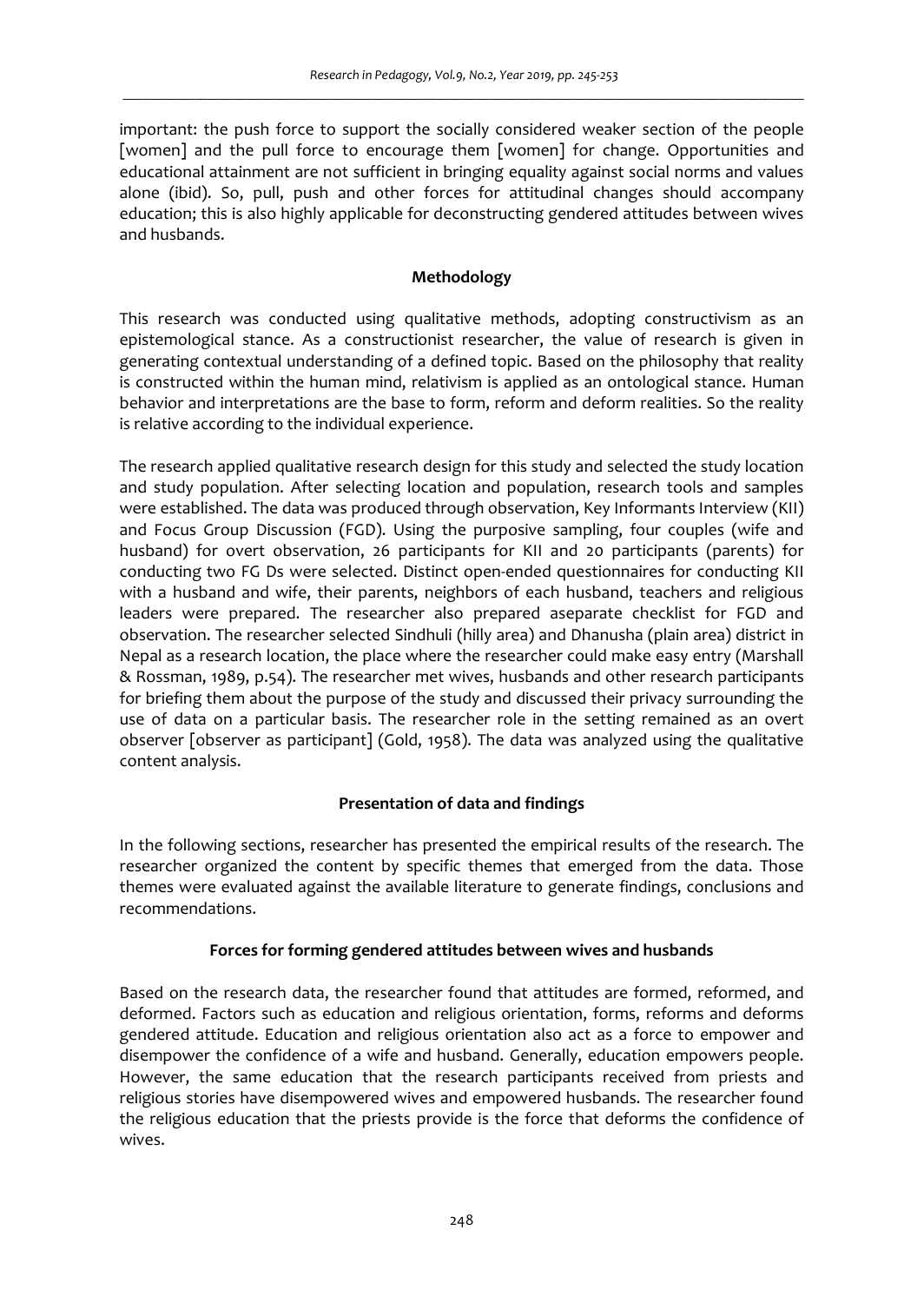Rituals were the second force found to be associated with the disempowerment of women and the reinforcement of gender inequalities. Rituals value the power of women without which a husband becomes powerless and expect husband and wife together. But the social practice doesn't follow the religious norms. Rituals, formed through social practice, empower husbands and disempower wives. As the religious orientation delivered by traditional priests and religious stories deform the confidence of wives, rituals further consolidate it. Rituals, traditionally formed through social practices and religious orientations, also disempower the educational attainment of a wife and husband. There are ritual inequalities between a wife and husband that are forming attitudes on gender role between wives and husband. The religious orientation, according to the research participants, changes the knowledge that they have gained through their educational attainment.

Different responses were received from educated and uneducated wives and husbands in regard to their understandings on the gender inequalities within the family. The educated participants response was related to their work, education and their public relation. The uneducated participants talked more about the household chores, relatives and family relations. The former [educated participant] thought one day they would get a job and would not need to stay permanently in the house. The participants hoped to be free in their job place; and although they have hope, they continue behaving in a way that has been instructed by their family and society. Where a daughter in law has a job and is supplying daily materials in the house of her husband, the gendered attitude of family members is found to be slightly positive. The uneducated and unemployed wife and husband responded that they do not have any place to go where they can avoid the gender related instructions. With this in mind, they continue to follow the instructions reinforced within their family structures so that they can secure their stay in the house. For them, to follow the instructions is also a way to make their family happy. However, in the case of this research, it was found that the gender inequalities between a wife and husband continue, regardless of their educational attainment.

The misinterpretation of religious texts by some traditional religious leaders has also created gender inequalities between a wife and husband. This misinterpretation has often led to the interpretation that the husband is superior to the wife. The participants have a stronger faith on misinterpreted religious stories by traditional religious leaders that forces them to value prevailing social norms which basically sets instructions for wives. Participants stated that people construct knowledge through interactions within society and the same knowledge contributes to the perpetuation of gender inequality between wives and husbands.

# **Roles of education for changing gendered attitudes**

According to the participants, educated people have better understandings on the meaning of religious texts and stories. However, they consider traditional religious practices as a practice that they should follow which always reinforces the idea that the husband is a god for a wife. 'The religious misinterpretation has made us impure in the eyes of a family and society', female participants responded. In this regard, unless education enables a deformation of the traditional religious mindsets of people, gendered attitudes that have been established by religious misinterpretations cannot be changed.

In the experience of female participants, family members are reluctant on any discourse against the ongoing religious practice. They [female participants] believe that, unless family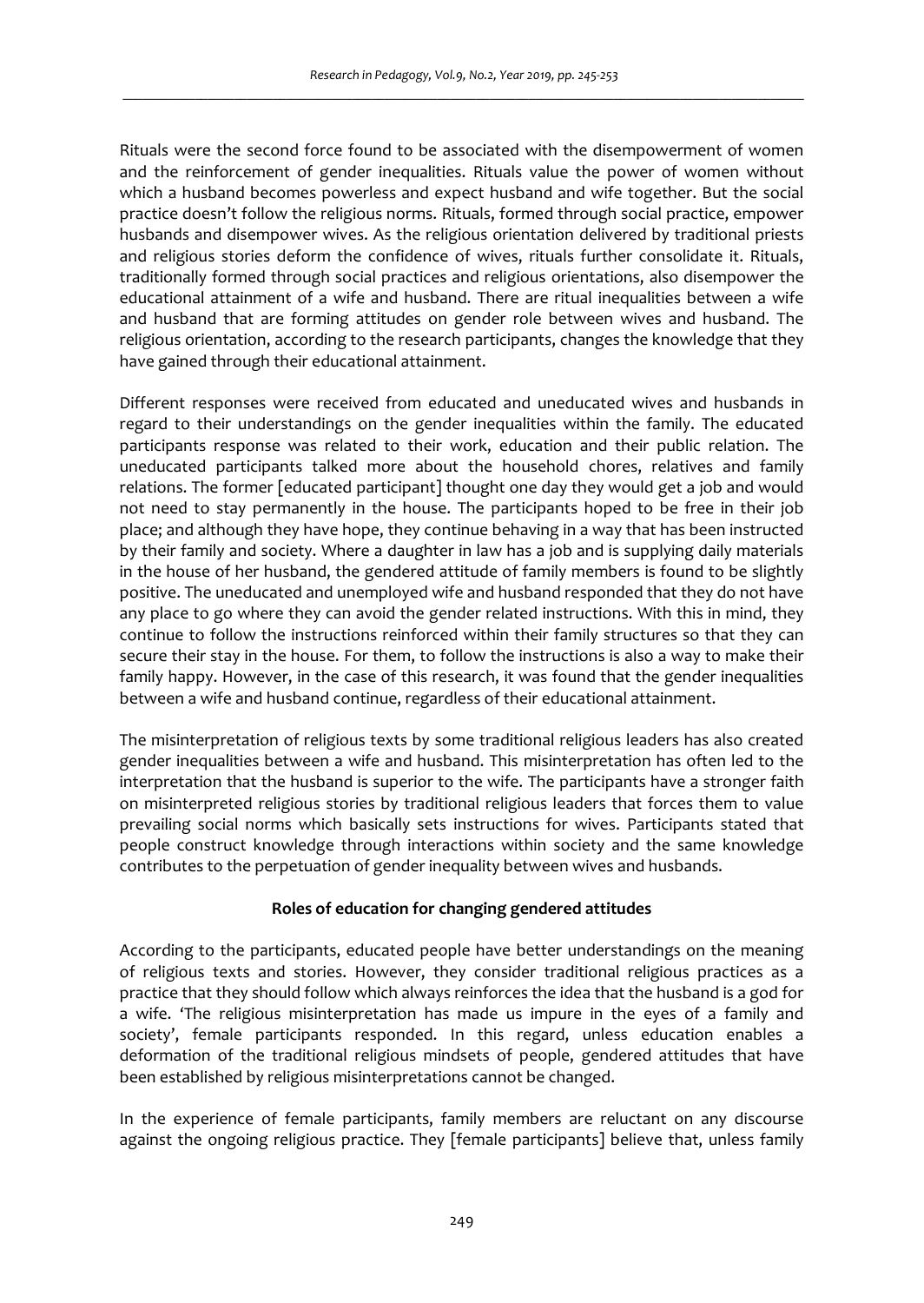members are educated and are able to judge right or wrong religious interpretations, the wife or daughter in law could not envision any changed attitude in the family. The education to a mother in law is equally important to change the gender inequalities between a wife and husband. She instructs her daughter in law according to her past performances. The participants have the belief that education of a mother in law could potentially discourage the role of their son and reform the role of their daughter in law. Then the attitudinal change between a wife and husbands' behavior can be seen to some extent.

Research participants believe that earning an income is a vehicle for changing gendered attitude in the family. For both educated and uneducated wives and husbands, formal educational qualifications are essential to attain a good job. The formal education of a wife and a husband, accompanied by earning is a means to change gendered attitudes between them. Marriage also increases the expectations of family members. Unless those expectations are fulfilled, changed gender behaviors of husbands are not accepted in his family. However, educated wives and husbands have hope that one day they would get a job and supply the family needs to satisfy the expectations of family. The job market is more competitive for the uneducated wives and husbands, which is a pressuring issue for managing the family needs as well as changing the gendered attitudes between them.

The participants were familiar with the existing biased nature of religious orientation around a daughter in law that always reinforces the idea that the son is superior to the daughter in law. The educational attainment of a wife cannot counter the biased nature of religious orientation. The educated and uneducated daughters in law equally receive gendered instructions within the family. Educational attainment contradicts religious orientation as formal education forms inner confidence for attitudinal change. On the other hand, religious orientation that educated people receive from priests disempowers their confidence. Religious education delivered by traditional priests always emphasizes the role of woman, female behavior, performance, purity and her feminine role as a woman. This is an example of how school education and religious education are contradictory in terms of promoting gender equality between wives and husbands. The participants further suggested the idea of promoting female priests because presently, all religious priests in the rural area of Nepal are male.

#### **Relation between religious knowledge and education for changing gendered attitudes**

Participants had similar opinions on changing of gendered attitudes between a wife and husband. Though they want to change current attitudes, which reinforce gender inequalities, they are not ready to raise the issue. They [participants] have the realization that some practices in society, including the performance of a wife and husband are unequal. However their realization does not allow them for discontinuing such practices. The research participants' speaking against the prevailing social norms is regarded an irreligious act.

Religious leaders emphasize Sanskrit education at schools and universities. Sanskrit is the original religious text, which helps people to realize the actual meaning of being as a wife and husband. Religious leaders have the opinion that people are not following the original religious instructions correctly. People are blending non-religious teachings with religious instructions, which are creating misconception on the religious roles of a wife and husband. Religious leaders also acknowledge the equal position of women in the society. However the strong influence of non – religious teachings enforce women to think that they are inferior to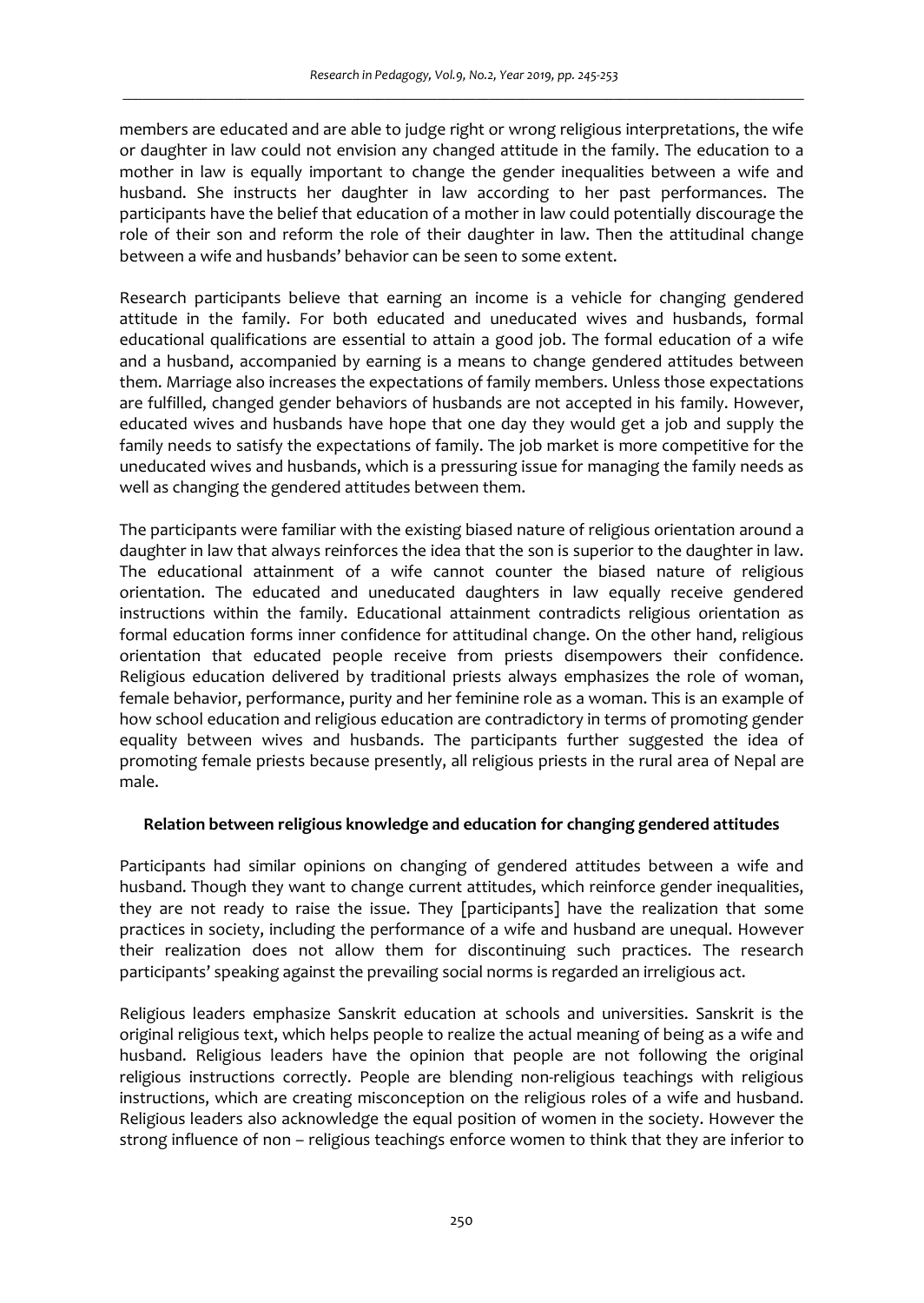men. If the blending of non – religious teachings with religious instructions does not stop, the gender inequalities between a wife and husband will never end.

School teachers questioned some of the behaviors of women that promote gendered attitudes between a wife and a husband. In some local festivals in Nepal, women perform unbreakable fasting for the long and prosperous life of their husband. Teachers questioned why the women do not fast for themselves? Educated women are not willing to change the design of such festivals, and rather follow them although they know about the harmful medical consequences of such hard fasting. This further raises another question, why education has not deformed the practice of such festivals? It is because, festivals have the religious significance, and women are instructed to follow accordingly? Hence the religious aspects of festivals discourage the educational knowledge of wives.

On the other hand, the belief that woman who attains education become witch was made widely popular in Nepali society (Luitel, 2010). The witch here refers to those wives who express their concerns on gender inequality prevailing between a wife and husband. However, when the educated daughter in law starts earning, the expression of family members changes. The society is highly competitive. Due to the feeling of competition among families, if one daughter in law earns, the next family also expects their daughter in law to do the same. In this regard, daughters in law earning an income after educational attainment is one way to deform the existing gendered attitudes.

# **Other forces for gendered attitudinal change**

Participants also discussed about other forces for attitudinal change in regards to the gender inequalities between a wife and husband. They stated that the participation of people in the outdoor activities, such as meetings, seminars and exposer visits would contribute to change the situation of gender inequalities. The outdoor activities enable people to learn as well as express their concerns and confusions. Outdoor events are a means of empowerment that is contributing to change the gendered attitudes prevailing between a wife and husband. According to the male participants, the growing rate of foreign employment, easy access to communication technologies for information sharing, mass media and development of transportation services are some of the major forces which empower people in bringing about changes to gendered attitudes between a wife and husband. For daughter in law, earning is the only source that leads to feelings of confidence and satisfaction. It is the force by which they earn respect within the family and earn some control over their lives. Teachers emphasized the participation of people in public meetings. The more public meetings they attend, the more sensitized they become on different social issues. The sensitization on gender inequality certainly contributes to change attitudes on the gender inequality between a wife and husband.

According to religious leaders, people believe their religious teachings, listen to them and follow their teachings. In their experience, there are some people in the community who ask for their [religious leaders] suggestions before starting any business. This power of religious leaders could be utilized to change the gendered attitudes between a wife and husband. Based on this, religious leaders could potentially act as an instrument to change gendered attitudes prevailing within Nepali society. The problem lies in the misinterpretations of religious texts by some traditional priests, which has inculcated the deep misunderstanding in the mindset of people. The powerful positions in which religious leaders hold means that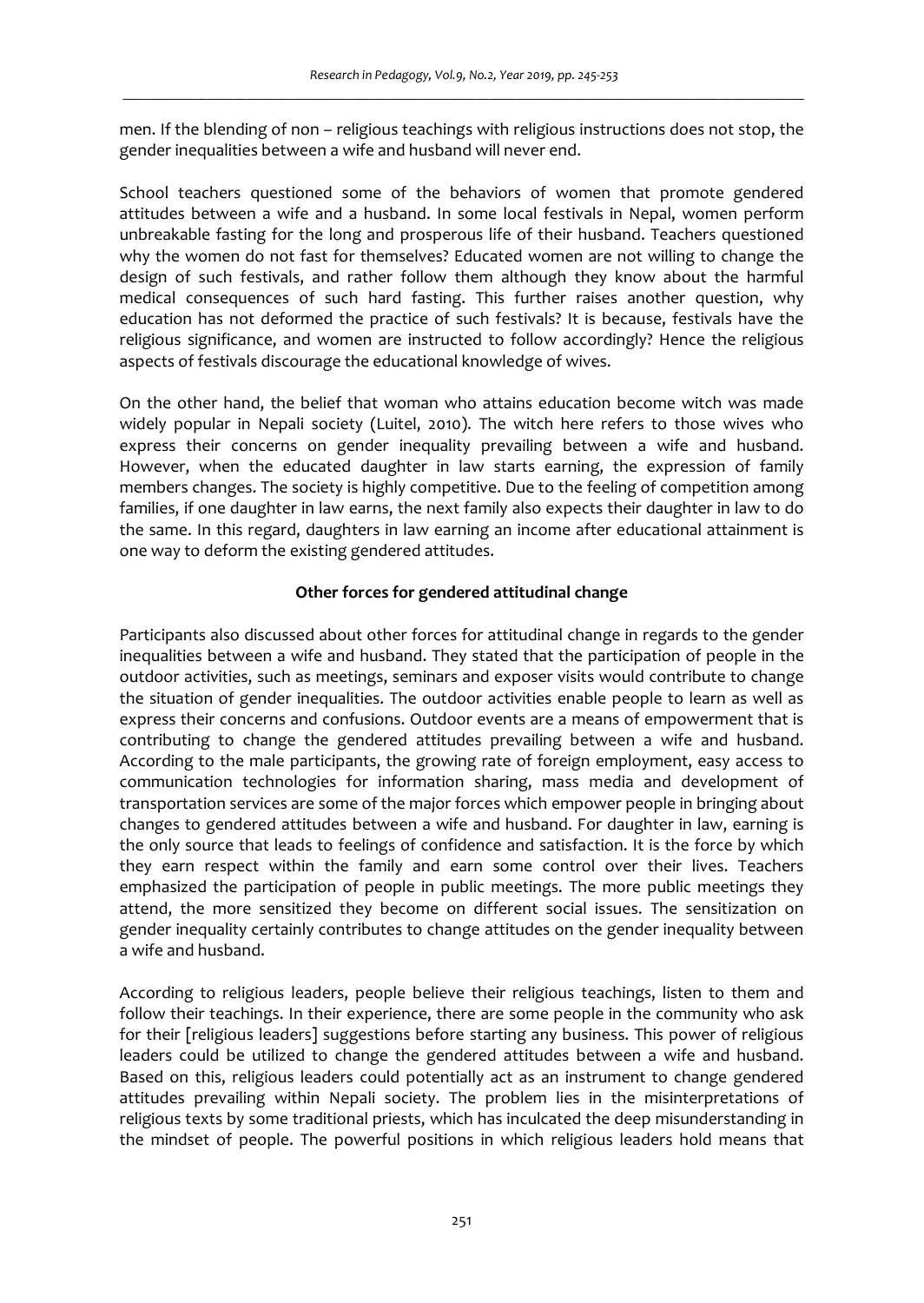people follow their instructions without question, which disempowers the educational knowledge of people.

Mothers in law have also realized the importance of educating their daughters in law. They also have a positive attitude around their daughters in law attending the outdoor meetings. Still they want to instruct their daughters in law in her every movement. However, these indications of mothers in law are positive towards changing the gendered attitudes between a wife and husband.

#### **Conclusion**

The above findings led to the conclusion that the misinterpretation of religious texts is a force that disempowers the educational knowledge of a wife and a husband. Rituals, traditionally formed through religious orientation, further deform the confidence and independence of wives. Rituals disempower academic knowledge that could potentially change gendered attitudes between a wife and husband. However, it is only the critical and dialogical education between religious leaders, husband, wife, mother in law and father in law, which empowers people to identify good and harmful aspects of religion and also contributes to changing gender inequalities between a wife and husband.

The second conclusion of the study is that income is a way of forming changed behaviors for a wife and husband in the family. Educational knowledge accompanied by income is a means to change gendered attitudes between a wife and husband. It is also the method for increasing respect for the daughter in law within the family structure. The education of a wife and husband leads to the possibility of attaining a position in the economy to satisfy the family's expectations, which further change gendered attitudes between them. The uneducated, do not have the same access to economic opportunities, and therefore, have little hope of deforming gender inequalities through economic empowerment.

Finally, unless people participate in outdoor activities, education and religious orientation, attitudes surrounding gender inequality are unlikely to change. Educational knowledge underpinned by outdoor activities can change the prevailing gender inequalities between a wife and husband. The exposure enables people to express their educational knowledge against the prevailing gendered attitudes.

## **Recommendations**

Based on the findings and conclusions presented in this paper, the first recommendation is that education is required for traditional religious leaders to ensure that religious texts are interpreted without personal biases. Counseling is also required for them [religious leaders] on the impacts of gender inequalities in the life of a wife and husband. Parents need to be engaged in providing educational opportunity for daughters in law. Job opportunities for daughters in law are required to enable them to increase some control over their lives. Local organizations, government units, local leaders, entrepreneurs, schools along with parents should be engaged in creating job opportunities for a wives and husbands. Advocacy to the relevant government agencies is also needed to increase job opportunities for wives and husbands. Parents, daughters in law, youths, local as well as religious leaders should be encouraged to have regular participation in the local level meetings and interactions. The civil society organizations, schools and government units can organize such events to ensure their